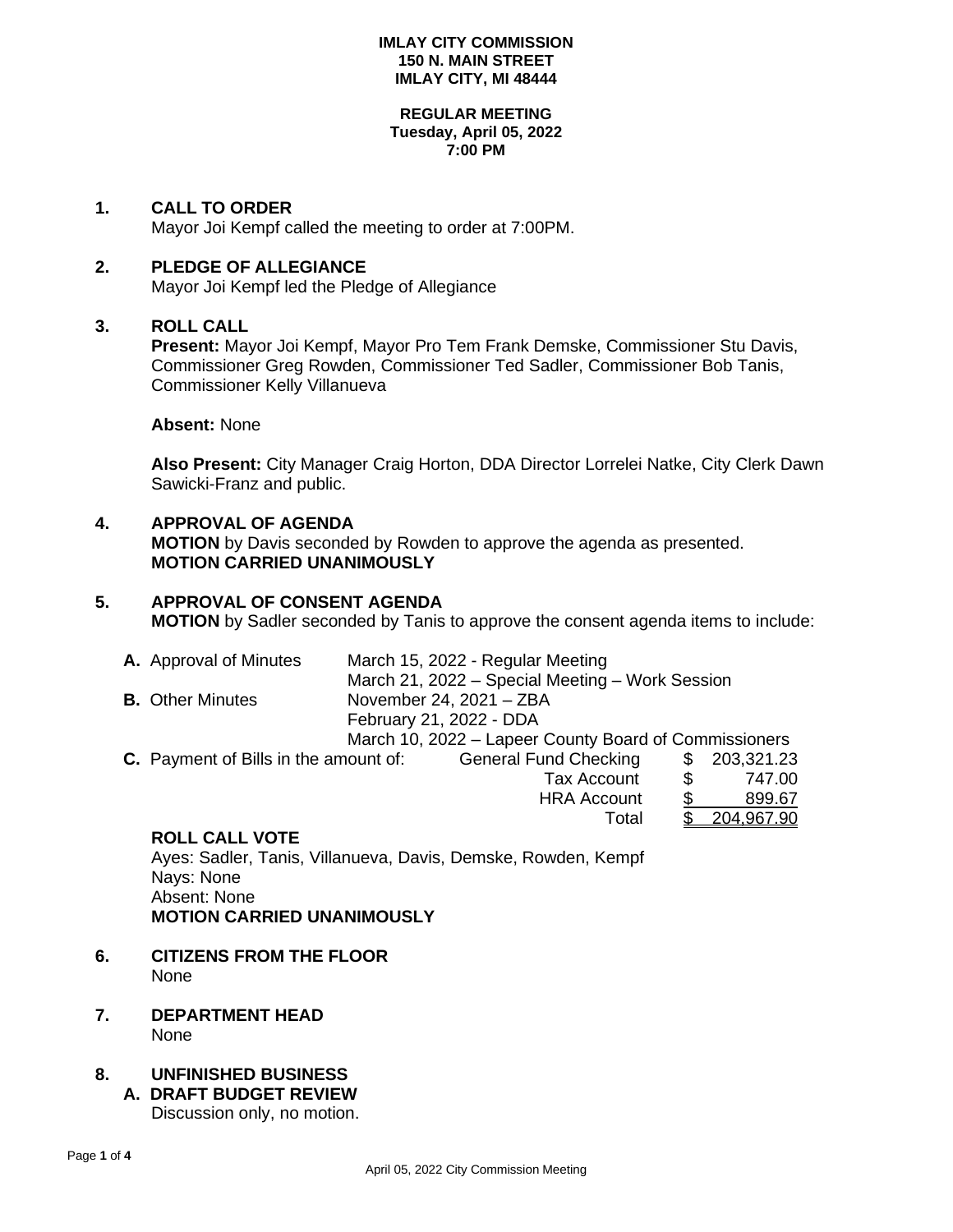#### **REGULAR MEETING Tuesday, April 05, 2022 7:00 PM**

# **9. NEW BUSINESS**

# **A. RESOLUTION 2022-06 PERFORMANCE RESOLUTION FOR MUNICIPALITES**

Sawicki-Franz explained this resolution was submitted by DPW Superintendent Ed Priehs and is required by the Michigan Department of Transportation for issuing permits to municipalities to construct, operate, use and/or maintain utilities or other facilities in any Right of Way.

**MOTION** by Davis seconded by Demske to approve the Resolution 2022-06 Performance Resolution for Municipalities as presented.

#### **ROLL CALL VOTE**

Ayes: Davis, Demske, Rowden, Sadler, Tanis, Villanueva, Kempf Nays: None Absent: None

**MOTION CARRIED UNANIMOUSLY**

# **B. APPLICATION FOR PLANNING COMMISSION – JAMES BLOUNT**

**MOTION** by Davis seconded by Rowden to approve the appointment of James Blount to the Planning Commission for a term expiring at the end of June 2024.

# **MOTION CARRIED UNANIMOUSLY**

# **C. APPLICATION FOR ZONING BOARD OF APPEALS ALTERNATE – JAMES BLOUNT**

**MOTION** by Davis seconded by Sadler to approved the appointment of James Blount to the Zoning Board of Appeals as an alternate for a term expiring at the end of June 2024.

#### **MOTION CARRIED UNANIMOUSLY D. NOTICE OF UNPAID CHARGES MOTION** by Davis seconded by Sadler to send the list of properties of unpaid charges to the summer 2022 tax bills as presented: i. 460 N ALMONT AVENUE I19-74-500-000-00 712.68 UTILITES

- 
- 
- 

ii. 475 BANCROFT STREET I19-75-200-000-00 298.73 UTILITES iii. 275 W FOURTH STREET I20-02-800-000-00 250.51 UTILITES iv. 250 GROVE AVENUE I19-76-300-000-00 316.82 UTILITES v. 250 GROVE AVENUE I19-76-300-000-00 175.00 BLIGHT MOW

### **ROLL CALL VOTE**

Ayes: Davis, Sadler, Tanis, Villanueva, Demske, Rowden, Kempf Nays: None

Absent: None

**MOTION CARRIED UNANIMOUSLY**

# **E. PARKS & GROUNDS MAINTENANCE BID**

**MOTION** by Davis seconded by Villanueva to authorize DPW Superintendent Ed Priehs to enter into a contract with Scott's Lawn Maintenance for a one-year contract in the amount of \$20,500.00 approved only with the contingency of Scott's Lawn Maintenance obtaining a performance bond. **ROLL CALL VOTE**

Ayes: Davis, Villanueva, Demske, Rowden, Tanis, Kempf Nays: Sadler Absent: None

### **MOTION CARRIED**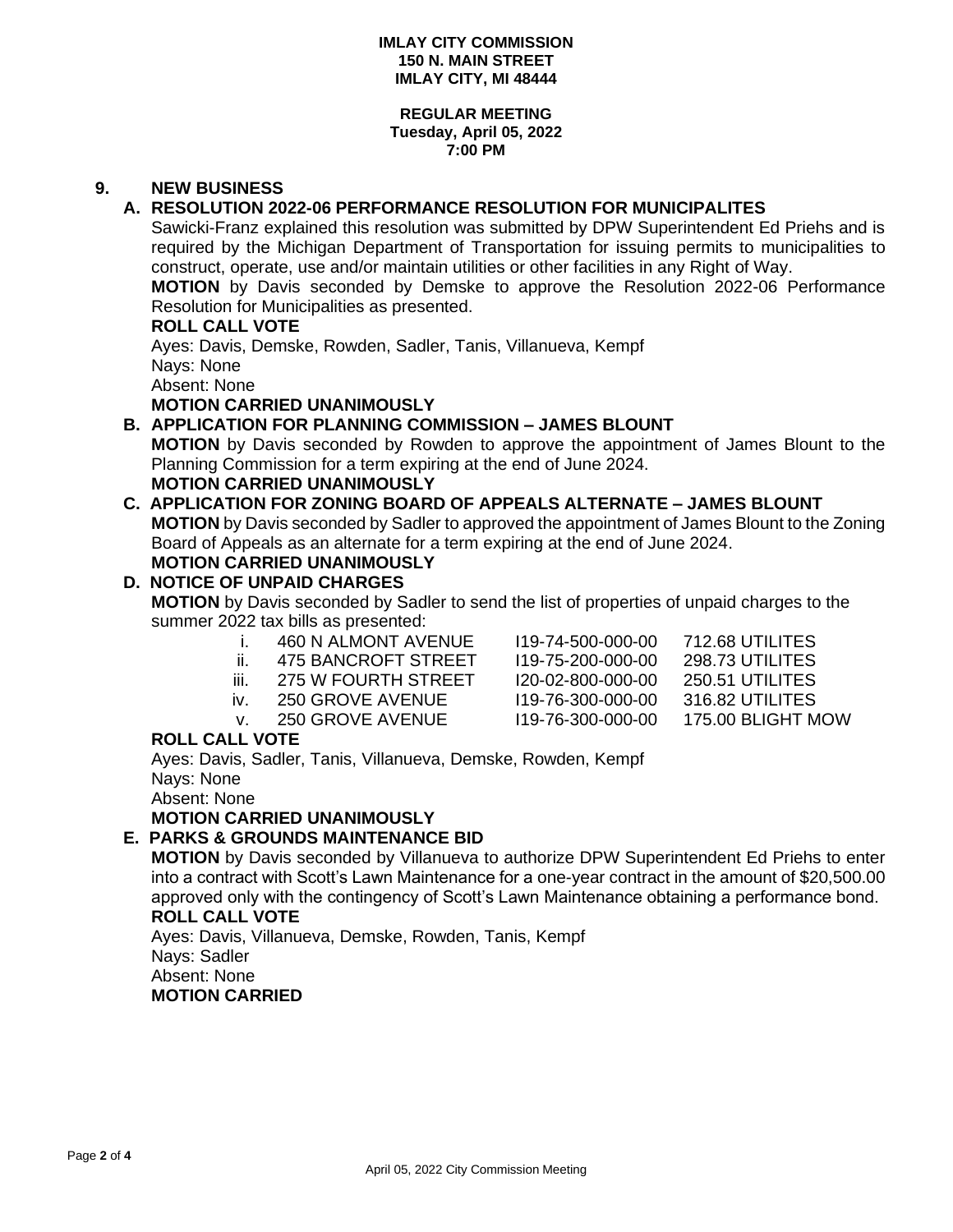#### **REGULAR MEETING Tuesday, April 05, 2022 7:00 PM**

### **F. PAVEMENT IMPROVEMENT BIDS**

**MOTION** by Davis and seconded by Rowden to approve the Pavement Improvement bid by T.G. Priehs for \$144,000.00 for E Second Street, W Borland Road, Handley Street and Caulkins Street as presented.

### **ROLL CALL VOTE**

Ayes: Davis, Rowden, Sadler, Tanis, Villanueva, Demske, Kempf

Nays: None

Absent: None

# **MOTION CARRIED UNANIMOUSLY**

# **G. SPECIAL EVENT REQUEST – CINCO DE MAYO CELEBRATION**

DDA Director Lorrelei Natke expressed that she had much interest in having a Cinco De Mayo event in the City of Imlay City. Natke stated that this event had not been held in the City of Imlay City since 2011 and four Mexican restaurants in the area have committed to presenting samples. This event will be held on Thursday, May 5, 2022 from 5PM until 8PM in the Farmer's Market Park and will include music, food, dancing and contests. This event will require to have road closures of sections of Main Street and Third Street near the Farmer's Market Park.

**MOTION** by Tanis and seconded by Demske to approve the Special Event Application as presented by the DDA for the Cinco De Mayo event to be held on Thursday, May 05, 2022 as presented.

## **MOTION CARRIED UNANIMOUSLY**

## **H. SPECIAL EVENT APPLICATION – FIREWORKS**

Special Event Application submitted by Doug Halabicky for fireworks to celebrate the Fourth of July to be held on Saturday, June 25, 2022 at the Eastern Michigan Fairgrounds.

**MOTION** by Sadler seconded by Tanis approve the special event application for fireworks to be held on Saturday, June 25, 2022 at the Eastern Michigan State Fairgrounds as presented.

# **MOTION CARRIED UNANIMOUSLY**

#### **10. CITIZENS FROM THE FLOOR** None.

### **11. CLOSED SESSION**

None

### **12. OTHER BUSINESS**

City Manager Horton reported that a committee has interviewed the recommended Law Firm of Seibert and Dloski and will be entering into a contract with this firm.

Commissioner Tanis requested an update to the  $4<sup>th</sup>$  Street home that had burned. Mayor Kempf asked Barb Yockey who was in the audience to address this if she had new information. Yockey stated that the last update was that the owners were ready to go and there was a delay from the mortgage company to discharge the mortgage.

Commissioner Tanis asked about the property on Cedar at the end of Third Street and stated that it has a sign, Velvet Sparrow. Horton said he will have Lonnie at Construction Code Authority review this upon his return.

Mayor Kempf asked about the home on the corner of Main and Fourth street. Horton informed that it has a current stop work order on this property.

Commissioner Sadler inquired regarding the trestle path. Horton conveyed that there is no new information on this at this time. Sadler expressed that he would like to see this finished this season if possible.